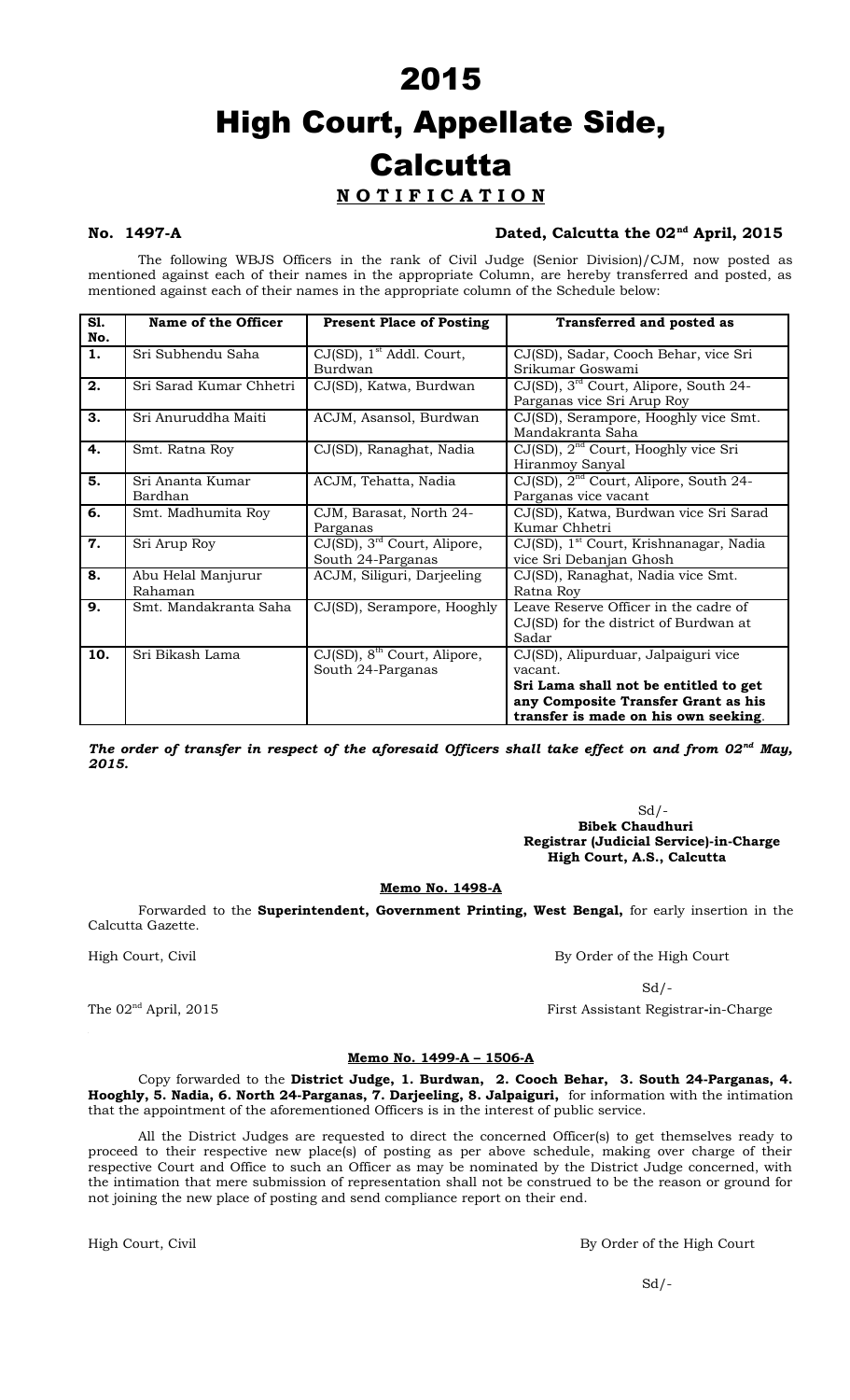# 2015 High Court, Appellate Side **Calcutta N O T I F I C A T I O N**

### **No. 1507-A** 2015

In exercise of the powers vested in the High Court by Sub-Section (1) & (2) of Section 11 of the Code of Criminal Procedure, 1973, the following WBJS officers, in the cadre of Civil Judge (Senior Division)/CJM, now posted as mentioned against each of their names in the appropriate column, are hereby transferred and appointed to be the Judicial Magistrate of the First Class and posted in their respective new place of posting which is defined to be the local area within which he/she shall ordinarily exercise his/her power under the Code of Criminal Procedure, 1973, as mentioned against each of their names in the appropriate column of the schedule below.

| S1.<br>No.       | Name of the Officer       | <b>Present Place of Posting</b>                               | New place of posting on Transfer as<br><b>Judicial Magistrate First Class</b>                                 |
|------------------|---------------------------|---------------------------------------------------------------|---------------------------------------------------------------------------------------------------------------|
| 1.               | Karim-Ur-Reza             | Registrar, District Judge's<br>Court, Burdwan                 | Judicial Magistrate of the First Class,<br>Municipal Corporation area of Calcutta<br>vice Sri Baishnab Sarkar |
| 2.               | Sri Srikumar Goswani      | CJ(SD), Sadar, Cooch<br>Behar                                 | Judicial Magistrate of the First Class,<br>Asansol, Burdwan vice Sri Anuriddha<br>Maiti                       |
| $\overline{3}$ . | Sri Hiranmoy Sanyal       | CJ(SD), 2 <sup>nd</sup> Court, Sadar,<br>Hooghly              | Judicial Magistrate of the First Class,<br>Tehatta, Nadia vice Sri Ananta Kumar<br>Bardhan                    |
| 4.               | Sri Bishnu Baran Mondal   | Judge, Bench-6,<br>Presidency Small Causes<br>Court, Calcutta | Judicial Magistrate of the First Class,<br>Ranaghat, Nadia vice Smt. Papiya Das                               |
| 5.               | Sri Debanjan Ghosh        | CJ(SD), 1 <sup>st</sup> Court,<br>Krishnanagar, Nadia         | Judicial Magistrate of the First Class,<br>Siligur, Darjeeling vice Abu Helal<br>Manjurur Rahaman             |
| 6.               | Smt. Papiya Das           | ACJM, Ranaghat, Nadia                                         | Judicial Magistrate of the First Class,<br>Lalbagh, Murshidabad vice Sri Arindam<br>Chattopadhyay             |
| $\overline{7}$ . | Sri Gopal Kishor Sinha    | ACJM, Basirhat, North 24-<br>Parganas                         | Judicial Magistrate of the First Class,<br>Bishnupur, Bankura vice Smt. Melissa<br>Gurung                     |
| 8.               | Sri Arindam Chattopadhyay | ACJM, Lalbagh,<br>Murshidabad                                 | Judicial Magistrate of the First Class,<br>Basirhat, North 24-Parganas vice Sri<br>Gopal Kishor Sinha         |
| 9.               | Sri Dev Kumar Sukul       | ACJM, Barrackpore, North<br>24-Parganas                       | Judicial Magistrate of the First Class,<br>Barasat, North 24-Parganas vice Smt.<br>Madhumita Roy              |
| 10.              | Sri Mayukh Mukherjee      | ACJM, Raiganj, Uttar<br>Dinajpur                              | Judicial Magistrate of the First Class,<br>Barrackpore, North 24-Parganas vice<br>Sri Dev Kumar Sukul         |
| 11.              | Sri Baishnab Sarkar       | Senior Municipal<br>Magistrate, Calcutta                      | Judicial Magistrate of the First Class,<br>Raiganj, Uttar Dinajpur vice Sri<br>Mayukh Mukherjee               |

**This has reference to Court's Notification No. 1520–A dated 02.04.2015 appointing the abovementioned Judicial Magistrates of the First Class as CJM/ACJM in their respective same places of posting.** 

*The order of transfer in respect of the aforesaid Officers shall take effect on and from 02nd May, 2015.*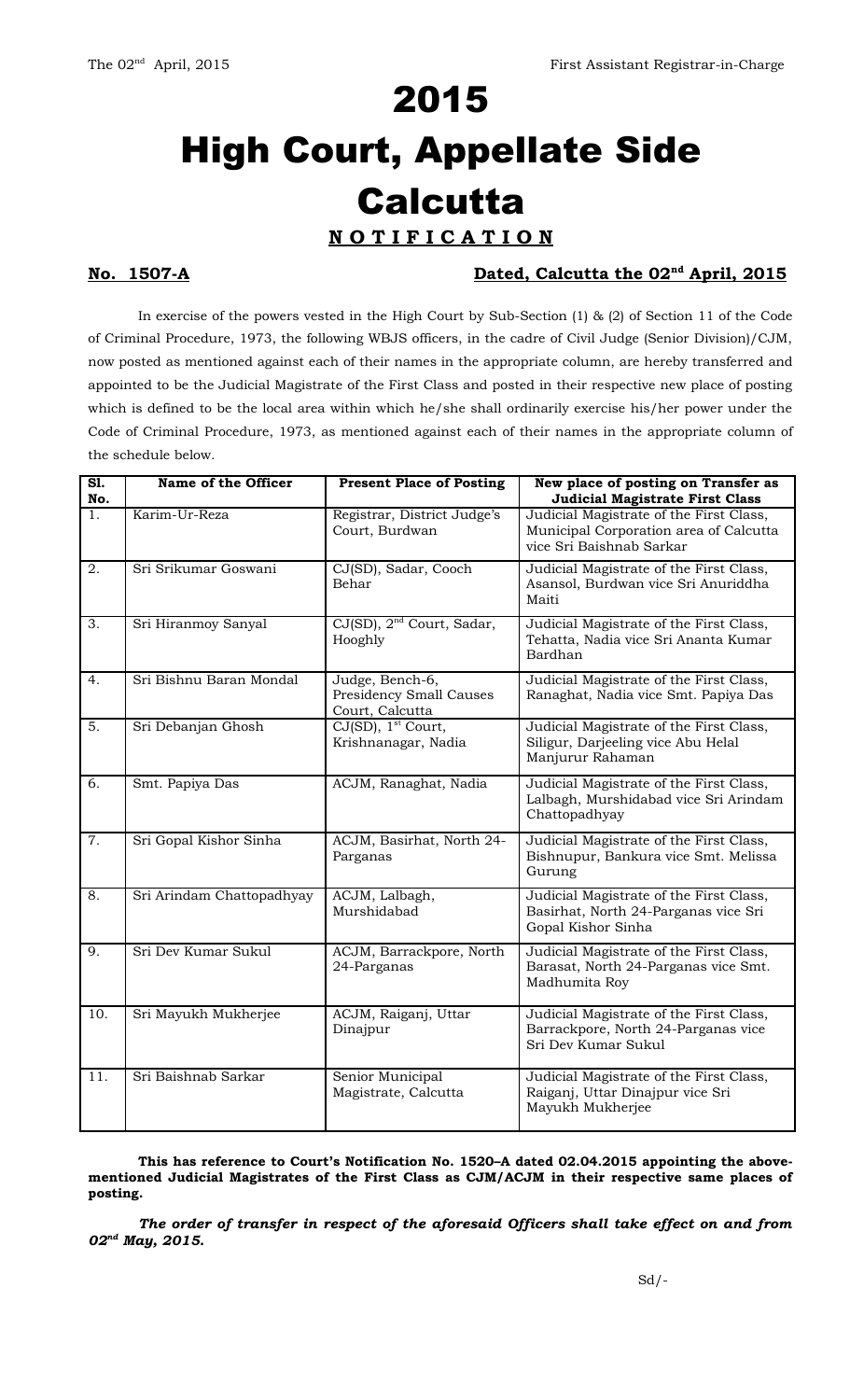### **Bibek Chaudhuri Registrar (Judicial Service) -in-Charge High Court, A.S., Calcutta**

**-2-**

### **Memo No. 1508-A**

Forwarded to the **Superintendent, Government Printing, West Bengal,** for early insertion in the Calcutta Gazette.

High Court, Civil By Order of the High Court

 $Sd$  /-The 02<sup>nd</sup> April, 2015 **First Assistant Registrar-in-Charge** 

### **Memo No. 1509-A – 1519-A**

Copy forwarded to the **District Judge, 1. Cooch Behar, 2. Burdwan, 3. Hooghly, 4. Nadia, 5. Darjeeling, 6. Murshidabad, 7. North 24-Parganas, 8. Bankura, 9. Uttar Dinajpur, 10. The Chief Judge, City Sessions Court, Calcutta, 11. The Chief Judge, Small Causes Court, Calcutta,** for information with the intimation that the appointment of the aforementioned Officers is in the interest of public service.

High Court, Civil By Order of the High Court

 $Sd$  /-

The 02<sup>nd</sup> April, 2015 **First Assistant Registrar-in-Charge**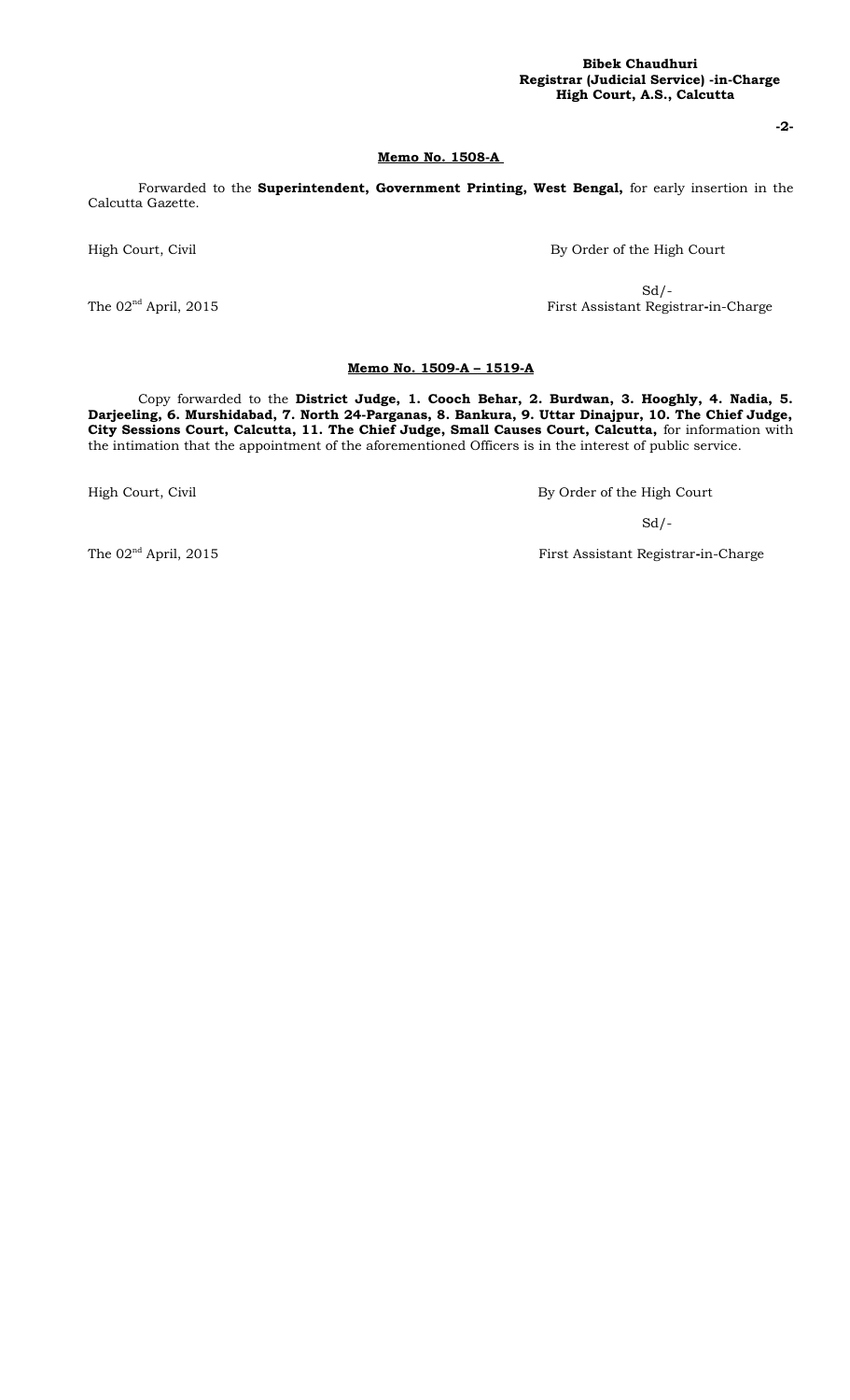## 2015 High Court, Appellate Side, **Calcutta N O T I F I C A T I O N**

### **No.** 1520-A **Dated, Calcutta the 02<sup>nd</sup> April, 2015**

In exercise of the powers vested in the High Court by Sub-Section (1) & Sub-Section (2) of Section 12 of the Code of Criminal Procedure, 1973 the following Judicial Magistrate of The First Class of West Bengal Judicial Service are hereby appointed/posted to be the Chief Judicial Magistrate/ Additional Chief Judicial Magistrate at the same station/ sub-division of the district as mentioned against their names in the appropriate column of the schedule below:

| S1.<br>No.       | Name of the Officer Appointed as Judicial<br>Magistrate of First Class with their<br>respective place of posting | Chief Judicial Magistrate/ Additional Chief<br>Judicial Magistrate in their respective new<br>place of posting on transfer |
|------------------|------------------------------------------------------------------------------------------------------------------|----------------------------------------------------------------------------------------------------------------------------|
| 1.               | Karim-Ur-Reza<br>Judicial Magistrate of the First Class,<br>Calcutta Municipal Corporation area.                 | Senior Municipal Magistrate, Calcutta,                                                                                     |
| 2.               | Sri Srikumar Goswami<br>Judicial Magistrate of the First Class,<br>Asansol, Burdwan                              | Additional Chief Judicial Magistrate, Asansol,<br>Burdwan vice Sri Anuruddha Maiti                                         |
| 3.               | Sri Hiranmoy Sanyal<br>Judicial Magistrate of the First Class,<br>Tehatta, Nadia                                 | Additional Chief Judicial Magistrate, Tehatta,<br>Nadia vice Sri Ananta Kumar Bardhan                                      |
| 4.               | Sri Bishnu Baran Mondal<br>Judicial Magistrate of the First Class,<br>Ranaghat, Nadia                            | Additional Chief Judicial Magistrate, Ranaghat,<br>Nadia vice Smt. Papiya Das                                              |
| 5.               | Sri Debanjan Ghosh,<br>Judicial Magistrate of the First Class,<br>Siliguri, Darjeeling                           | Additional Chief Judicial Magistrate, Siliguri,<br>Darjeeling, vice Abu Helal Manjurur Rahaman                             |
| 6.               | Smt. Papiya Das<br>Judicial Magistrate of the First Class,<br>Lalbagh, Murshidabad                               | Additional Chief Judicial Magistrate, Lalbagh,<br>Murshidabad vice Sri Arindam Chattopadhyay                               |
| $\overline{7}$ . | Sri Gopal Kishor Sinha<br>Judicial Magistrate of the First Class<br>Bishnupur, Bankura                           | Additional Chief Judicial Magistrate,<br>Bishnupur, Bankura vice Smt. Melissa Gurung                                       |
| 8.               | Sri Arindam Chattopadhyay,<br>Judicial Magistrate of the First Class,<br>Basirhat, North 24-Parganas             | Additional Chief Judicial Magistrate, Basirhat,<br>North 24-Parganas vice Sri Gopal Kishor Sinha                           |
| 9.               | Sri Dev Kumar Sukul<br>Judicial Magistrate of the First Class                                                    | Chief Judicial Magistrate, Barasat, North 24-<br>Parganas                                                                  |
| 10.              | Sri Mayukh Mukherjee<br>Judicial Magistrate of the First Class,<br>Barrackpore, North 24-Parganas                | Additional Chief Judicial Magistrate,<br>Barrackpore, North 24-Parganas vice Sri Dev<br>Kumar Sukul                        |
| 11.              | Sri Baishnab Sarkar<br>Judicial Magistrate of the First Class,<br>Raiganj, Uttar Dinajpur                        | Additional Chief Judicial Magistrate, Raiganj,<br>Uttar Dinajpur vice Sri Mayukh Mukherjee                                 |

**This has reference to Court's Notification No. 1507–A dated 02.04.2015, appointing the aforementioned Officers as the Judicial Magistrate of the First Class.** 

*The order of transfer in respect of the aforesaid Officers shall take effect on and from 02nd May, 2015.*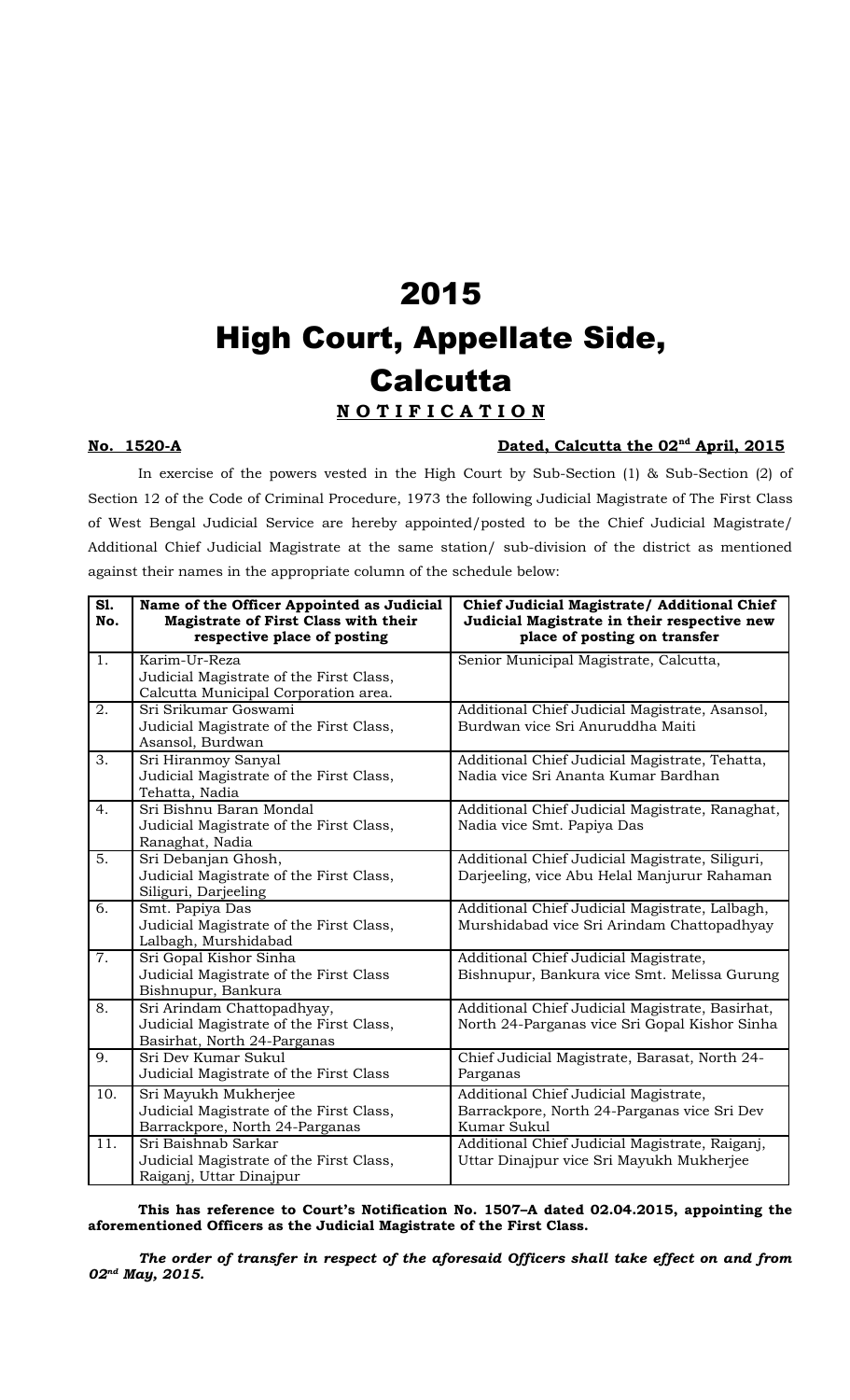### $Sd$  /- **Bibek Chaudhuri Registrar (Judicial Service)-in-Charge High Court, A.S., Calcutta**

### **Memo No. 1521-A**

Forwarded to the **Superintendent, Government Printing, West Bengal,** for early insertion in the Calcutta Gazette.

High Court, Civil **By Order of the High Court**  $Sd$  /-

The 02<sup>nd</sup> April, 2015 **First Assistant Registrar-in-Charge** 

**-2-**

### **Memo No. 1522-A – 1532-A**

Copy forwarded to the **District Judge, 1. Cooch Behar, 2. Burdwan, 3. Hooghly, 4. Nadia, 5. Darjeeling, 6. Murshidabad, 7. North 24-Parganas, 8. Bankura, 9. Uttar Dinajpur, 10. The Chief Judge, City Sessions Court, Calcutta, 11. The Chief Judge, Small Causes Court, Calcutta,** for information with the intimation that the appointment of the aforementioned Officers is in the interest of public service.

All the concerned District Judges/Chief Judges are requested to direct the concerned Officer(s) to keep themselves ready to proceed to their respective new place of posting as per above schedule, making over charge of their Court and Office to such an Officer, as may be nominated by the District Judge concerned, with the intimation that mere submission of representation shall not be construed to be the reason or ground for not joining the new place of posting.

The concerned District Judges are hereby requested to send compliance report in this regard to this Court.

High Court, Civil By Order of the High Court

 $Sd/-$ The 02<sup>nd</sup> April, 2015 **First Assistant Registrar-in-Charge**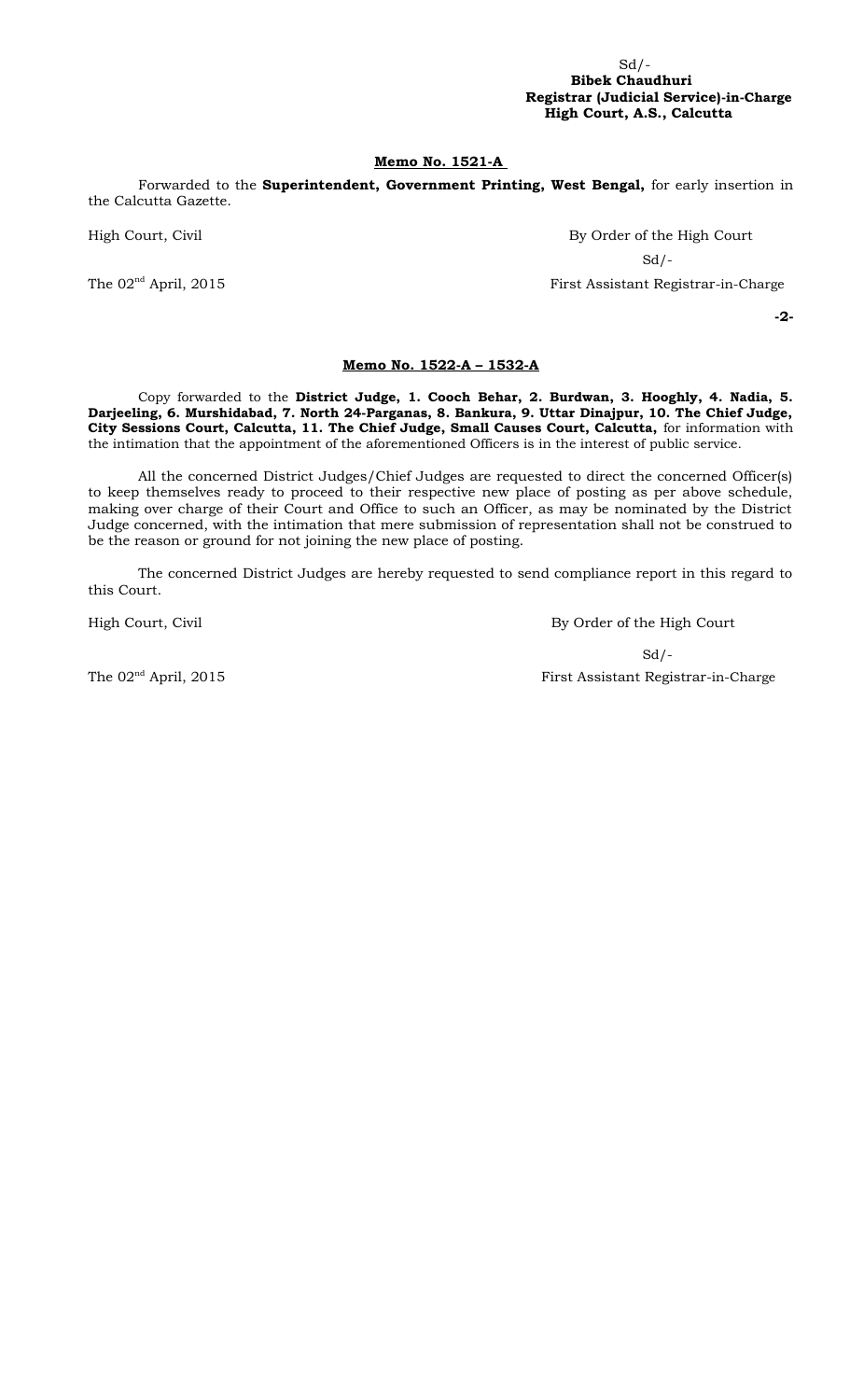# 2015 High Court, Appellate Side, **Calcutta**

### **N O T I F I C A T I O N**

### **No. 1533-A Dated, Calcutta the 02nd April, 2015**

The following WBJS Officers in the rank of Additional District & Sessions Judge, Fast Track Court belonging to the cadre of Civil Judge (Senior Division), now posted as mentioned against each of their names in the appropriate Column, are hereby transferred and posted, as mentioned against each of their names in the appropriate column of the Schedule below:

| S1.<br>No. | <b>NAME OF THE</b><br><b>OFFICER</b> | PRESENT PLACE OF POSTING | TRANSFERRED AND POSTED<br>AS                           |
|------------|--------------------------------------|--------------------------|--------------------------------------------------------|
|            | Sri Somnath<br>Mukherjee             | ADJ, FTC-3, Malda        | ADJ, FTC-3, Howrah vice vacant                         |
| 2.         | Sri Karna Prosad<br>Barman           | ADJ, FTC-1, Purulia      | ADJ, FTC-7, Alipore, South 24-<br>Parganas vice vacant |

**Sri Mukherjee and Sri Barman shall not be entitled to any Composite Transfer Grant as their transfer is made on their own seeking.**

> $Sd$  /- **Bibek Chaudhuri Registrar (Judicial Service) -in-Charge High Court, A.S., Calcutta**

### **Memo No. 1534-A**

Forwarded to the **Superintendent, Government Printing, West Bengal,** for early insertion in the Calcutta Gazette.

High Court, Civil **By Order of the High Court** 

 $Sd$  /-The  $02^{nd}$  April, 2015 First Assistant Registrar-in-Charge

### **Memo No. 1535-A – 1538-A**

Copy forwarded to the **District Judge, 1. South 24-Parganas, 2. Malda, 3. Howrah, 4. Purulia** for information with the intimation that the appointment of the aforementioned Officers is in the interest of public service.

Concerned District Judges are requested to direct the Officer(s) under their control to proceed immediately to their respective new place(s) of posting as per above schedule, making over charge of